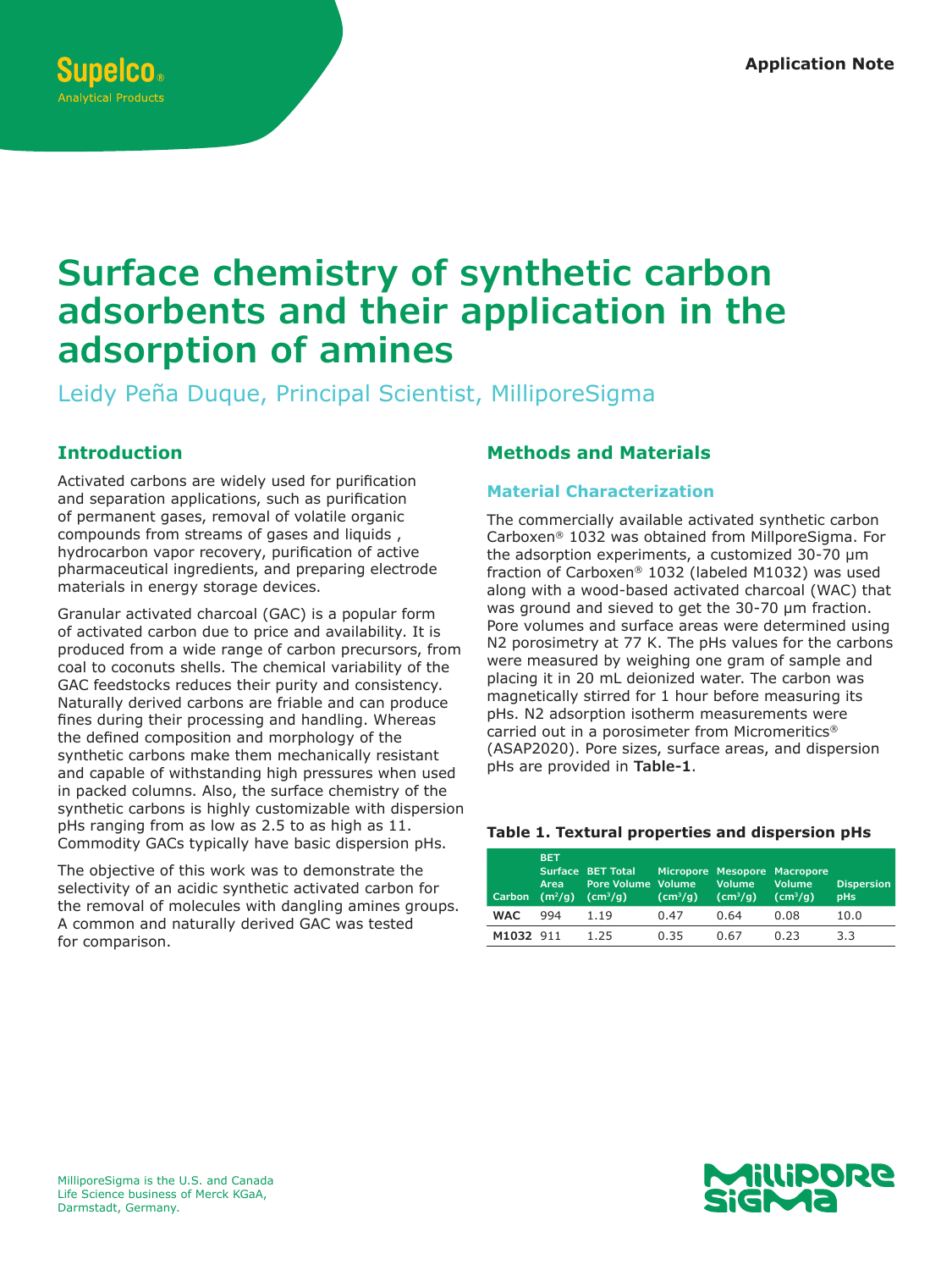An acidic carbon (M1032) and a basic charcoal control (WAC) were used to analyze the effect of carbon dispersion pHs in amine adsorption as both the carbons had similar particle size and textural properties.

It is the surface chemistry that dictates the dispersion pHs of the carbons. Functionalization of the carbon surfaces with oxygen functional groups alters the materials' pHs and hydrophobic/hydrophilic properties. Careful control of the activation or activations allows for controlled and tailored surface oxygen functionalization. The pHs of Carboxen® Synthetic Carbons can be tailored from 2.5 to 10.5. Commodity-activated charcoals typically have basic dispersion pHs like the WAC given in Table-1. For purification involving the removal of basic compounds like amines, an acidic carbon works best. The synthetic carbon M1032 has an acidic pHs of 3.3. Carboxen® Synthetic Carbons are activated through physical means. Therefore, there is no chemical residue left on the carbon that could create a chemical leaching concern in-use.

# **Amine Adsorption Experiments**

Four water soluble molecules with amine functionality were studied, benzylamine, tyramine, 4-nitro-ophenylenediamine, and 2-phenethylamine. Amine solutions were prepared using 100 mg amine and 100 mL HPLC grade water. One hundred microliters of amine solution were diluted 10 times before the HPLC analysis. The amine solutions with a concentration of 1 mg/mL were kept in contact with 100 mg of the carbon adsorbent. Kinetic adsorption experiments were carried out in 100 mL flasks and stirred at 150-300 rpm. Experiments were conducted without temperature control (i.e. laboratory temperature ( $\sim$  20 °C) for the four amine compounds. The kinetic studies were repeated for benzylamine and 2-phenethylamine with temperature control at 15 °C. Eleven 100-μL samples were drawn and diluted to 1-mL each in a 24-hour period. The aliquots were filtered with 1 mL luer slip tip syringes and Millex<sup>®</sup>-LH Durapore® PTFE membranes. The concentration of amine in the solution was determined by HPLC coupled to a UV detector at 238 nm. The analysis was done using an Ascentis® Express C18 HPLC column. Mobile phases 5mM ammonium acetate, pHs 4.8 (unadjusted) and 5mM ammonium acetate 0.1% acetic acid in 5:95 water:acetonitrile; gradient: 95% to 40% in 8 minutes, held at 40% for 2 min.

### **Results**

At a ratio of 1:1 carbon to adsorbate, amine adsorption kinetics of the acidic carbon was faster than the adsorption kinetics for the charcoal at room temperature  $( \sim 20 \text{ °C})$  (Figure-1). The amine removal (%) was significantly higher for M1032 than that for the activated charcoal at room temperature ( $\sim$  20 °C) **(Figure-2)**. The acidic surface groups on the synthetic carbon enabled an increased adsorption capacity to retain the basic compounds.





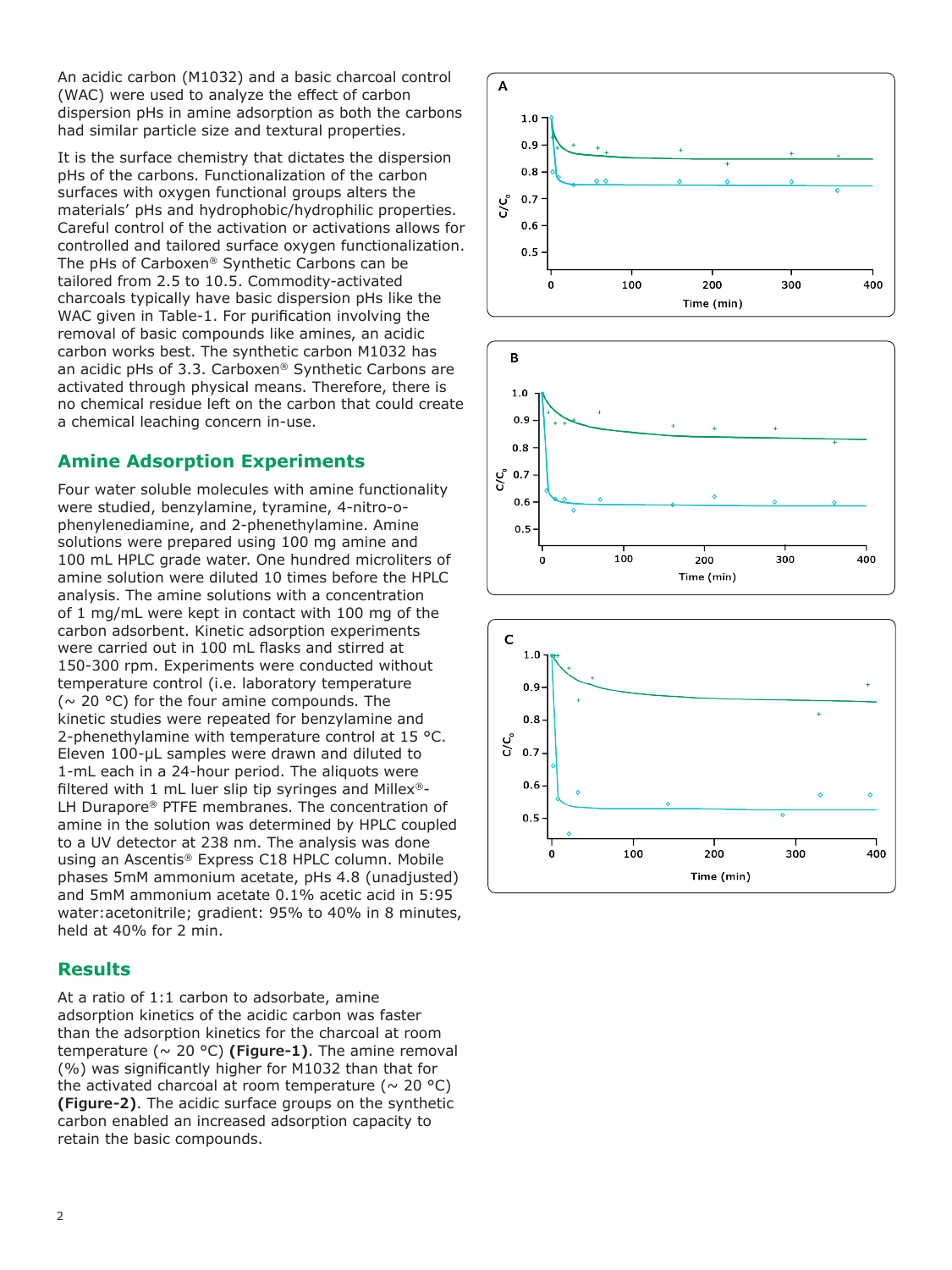

**Figure-1.** Pseudo-first order kinetics at room temperature ( $\sim$  20 °C) for WAC  $( \diamond )$  and M1032  $( + )$  for the removal of A) tyramine B) 2-phenethylamine, C) 4-nitro-phenylenediamine and D) benzylamine.



Figure 2. Amine removal (%) using activated charcoal (solid yellow bars) and M1032 (green bars) measured at temperature ( $\sim$ 20 °C)

The kinetic studies were repeated for benzylamine and 2-phenethylamine with temperature control at 15 °C. The equilibrium capacity of the acidic carbon towards benzylamine was significantly greater at  $625 \pm 1$  mg/g as compared to that of the activated charcoal at 488  $\pm$  24 mg/g. Activated charcoal retained less 2-phenethylamine at equilibrium  $351 \pm 6$  mg/g compared to 401  $\pm$  24 mg/g for the acidic carbon. Both the initial rate and rate constant were higher for the acidic carbon when adsorbing 2-phenethylamine. The initial rate was almost 4 times faster for the acidic synthetic carbon and the rate constant was twice that of the charcoal. The half-time for 2-phenethylamine was faster for the acidic carbon. But for benzylamine the half-time was not significantly different between the acidic carbon and activated charcoal. The 2-phenethylamine half-life using acidic carbon was 17 min while that of the charcoal was 55 min. The halflife, initial rate, and rate constant were not significantly different for both carbons when adsorbing benzylamine.

#### **Conclusions**

Comparing the adsorption capacity of the two carbons having similar surface area, pore-volume, pore and particle size distribution permitted the evaluation of the effect of surface chemistry on adsorption performance. The synthetic carbon M1032 has a low dispersion pH and showed an improved adsorption of basic amine compounds. Using a carbon adsorbent of high oxygen content and low dispersion pHs increased the adsorption of basic adsorbates.